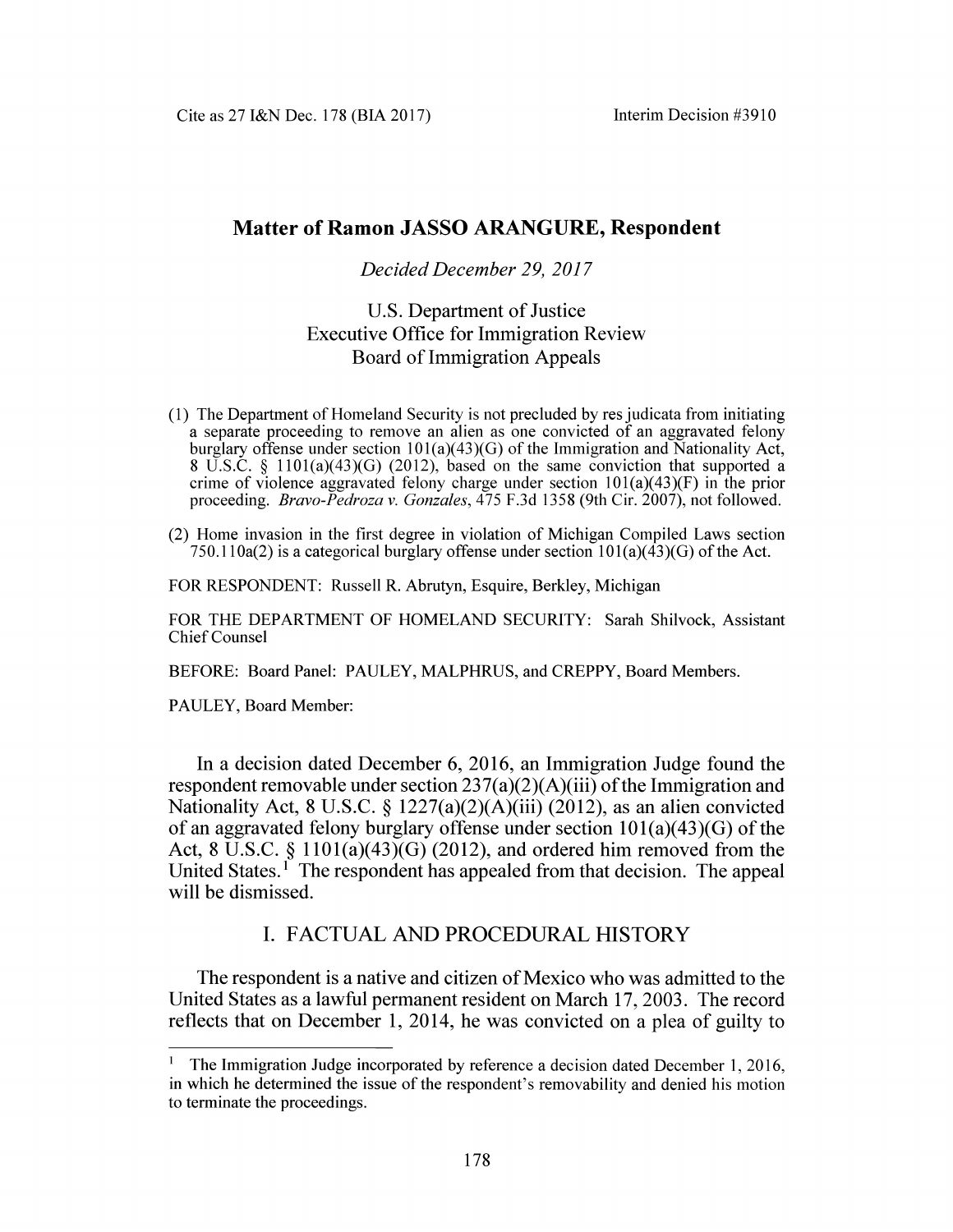home invasion in the first degree in violation of section 750.110a(2) of the Michigan Compiled Laws.<sup>2</sup> On January 20, 2015, the respondent was sentenced to a term of imprisonment of 18 months to 20 years.

The Department of Homeland Security ("DHS") issued a notice to appear on April 21, 2015, charging the respondent with removability as an alien convicted of an aggravated felony crime of violence under section  $101(a)(43)(F)$  of the Act. On April 27, 2016, the Immigration Judge sustained the charge, finding that the respondent was convicted of a crime of violence, as defined in 18 U.S.C. § 16(b) (2012), and ordered him removed from the United States. The respondent appealed from that decision.

In a decision dated July 26, 2016, we remanded the record to the Immigration Judge in light of an intervening decision of the United States Court of Appeals for the Sixth Circuit, in whose jurisdiction this case arises, in *Shuti* v. *Lynch*, 828 F.3d 440 (6th Cir. 2016), which declared 18 U.S.C. § 16(b) to be unconstitutionally vague. In light of this change in law, the Immigration Judge terminated the removal proceedings on remand in a decision dated September 13, 2016.3

The DHS issued a second notice to appear on September 15, 2016, charging the respondent with removability as an alien convicted of an aggravated felony burglary offense under section  $101(a)(43)(G)$  of the Act, based on the respondent's home invasion conviction. Through counsel, the respondent filed a motion to terminate the new proceedings, arguing that his offense is not an aggravated felony and that these proceedings are barred by the doctrine of res judicata. The DHS submitted a response in opposition to the respondent's motion.

In his December 1, 2016, decision, the Immigration Judge denied the motion to terminate and determined that the respondent's conviction was for

**(a) The person is armed with a dangerous weapon.**

**(b) Another person is lawfully present in the dwelling.**

**<sup>2</sup> Section 750.110a(2) of the Michigan Compiled Laws provides as follows:**

**A person who breaks and enters a dwelling with intent to commit a felony, larceny, or assault in the dwelling, a person who enters a dwelling without permission with intent to commit a felony, larceny, or assault in the dwelling, or a person who breaks and enters a dwelling or enters a dwelling without permission and, at any time while he or she is entering, present in, or exiting the dwelling, commits a felony, larceny,** or assault is guilty of home invasion in the first degree if at any time while the person **is entering, present in, or exiting the dwelling either of the following circumstances exists:**

**<sup>3</sup> The Immigration Judge's order did not specify whether the termination was with prejudice, which is an issue disputed by the parties. For purposes of this appeal, we will assume, arguendo, that the termination order was with prejudice.**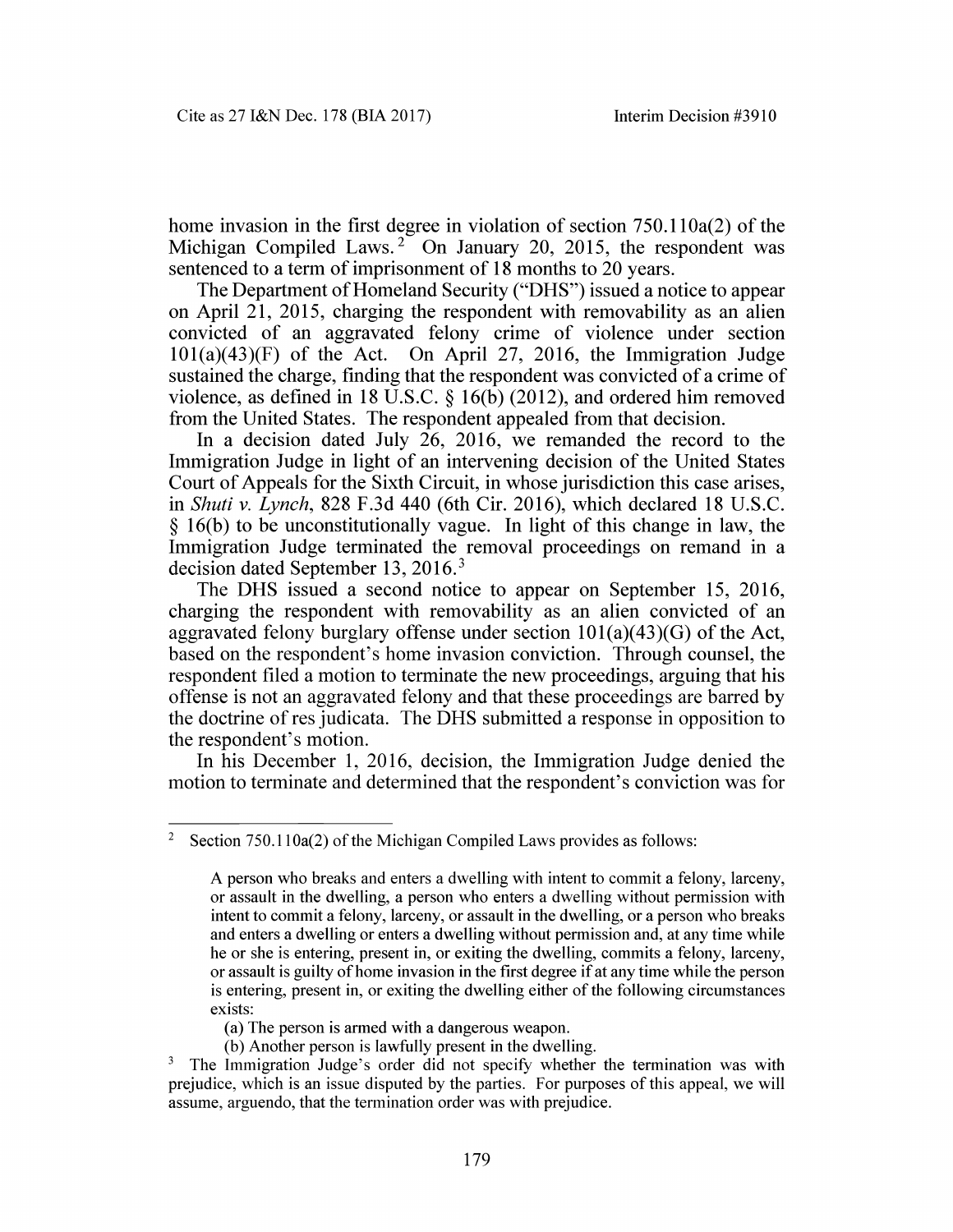an aggravated felony burglary offense under section 101(a)(43)(G) of the Act. He ordered the respondent removed in his December 6, 2016, decision, from which the respondent has appealed.4

The respondent argues on appeal that the Immigration Judge erred in finding that these proceedings are not barred by the doctrine of res judicata. In response, the DHS contends that res judicata does not apply because the original charge was that the respondent's conviction is for a crime of violence aggravated felony under section  $101(a)(43)(F)$  of the Act, while the current charge is based on a different statute, section  $101(a)(43)(G)$ .

The respondent also asserts that his offense is not a categorical aggravated felony under section  $101(a)(43)(G)$  of the Act. According to the respondent, the Michigan home invasion statute is divisible because "the prosecutor must choose between the following elements: entering (or breaking and entering) with the intent to commit a crime *or* committing a crime while entering, while present in, or while leaving a dwelling." The respondent contends that the latter "element" falls outside the generic burglary definition and that he was convicted of that "element." The DHS argues the respondent's offense is a categorical aggravated felony under section  $101(a)(43)(G)$ .

### II. ANALYSIS

#### A. Res Judicata

Res judicata is a common law principle that provides that "a final judgment on the merits bars a subsequent action between the same parties over the same cause of action." *Charmer* v. *Dep't of Homeland Sec.,* 527 F.3d 275, 279 (2d Cir. 2008) (citing *Semtek Int'I Inc.* v. *Lockheed Martin Corp.*, 531 U.S. 497, 502 (2001)); *see also Winget* v. *JP Morgan Chase Bank, N.A.,* 537 F.3d 565, 577-78 (6th Cir. 2008). Under res judicata, a subsequent cause of action is barred by an earlier one if it "involves the same 'claim' or—'nucleus of operative fact'—as the first." *Channer,* 527 F.3d at 280 (quoting *Waldman* v. *Vill. o/KiryasJoel,* 207 F.3d 105, 108 (2d Cir. 2000)); *see also Alvear-Velez* v. *Mukasey,* 540 F.3d 672, 677 (7th Cir. 2008) (noting that "a cause of action consists of 'a core of operative facts which give rise to a remedy'" (citation omitted)). According to the Supreme Court, the rationale undergirding the doctrine of res judicata is threefold: it limits "the

**<sup>4</sup> On April 7,2017, we again remanded the record to the Immigration Judge to consolidate the original proceedings with the current proceedings and to include in the record certain documents deemed necessary for adjudication of the respondent's appeal. The Immigration Judge issued an order on April 19, 2017, complying with our request and certifying the record for adjudication of the respondent's appeal.**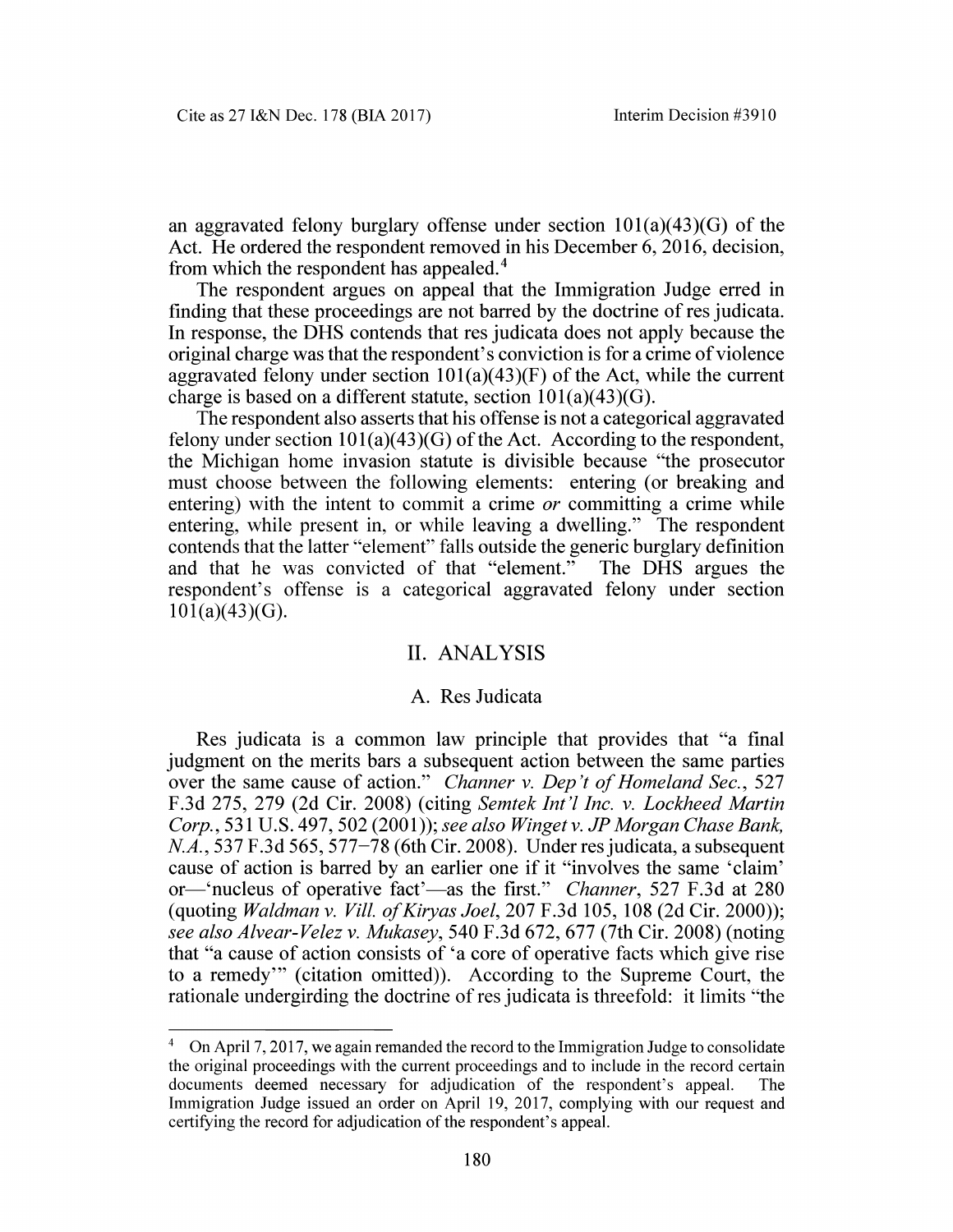expense and vexation attending multiple lawsuits, conserves judicial resources, and fosters reliance on judicial action by minimizing the possibility of inconsistent decisions." *Montana* v. *United States,* 440 U.S. 147, 153-54 (1979); *see also B&B Hardware, Inc.* v. *Hargis Industries, Inc.,* 135 S. Ct. 1293, 1302-03 (2015).

Res judicata may also apply in the context of administrative law. *Astoria Fed. Sav. and Loan Ass'n* v. *Solimino,* 501 U.S. 104, 107 (1991). Many of the circuit courts that have considered the application of res judicata in administrative proceedings have determined, however, that the doctrine applies more flexibly in that context than it does injudicial proceedings. *See Artukovic v. INS,* 693 F.2d 894, 898 (9th Cir. 1982) ("[I]n the administrative law context, the principles of... *res judicata* are applied flexibly."); *see also, e.g, Maldonado* v. *U.S. Att'y Gen.,* 664 F.3d 1369,1377-78 (11th Cir. 2011); *Johnson* v. *Whitehead,* 647 F.3d 120, 128-29 (4th Cir. 2011); *Alvear-Velez,* 540 F.3d at 677; *Quiñones Candelario* v. Postmaster Gen. of U.S., 906 F.2d 798, 801 (1st Cir. 1990); *Facchiano* v. *U.S. Dep't of Labor,* 859 F.2d 1163, 1167 (3d Cir. 1988); *United States* v. *Smith,* 482 F.2d 1120, 1123 (8th Cir. 1973). The Sixth Circuit agrees with this view. *See Parker* v. *Califano,* 644 F.2d 1199, 1202 (6th Cir. 1981) ("[A]dministrative res judicata... is applied with less rigidity than its judicial counterpart." $)$ .<sup>5</sup>

In the prior proceedings in this case, the respondent admitted the factual allegations of the initial notice to appear, and the Immigration Judge sustained the charge that the respondent's conviction was for an aggravated felony crime of violence under section  $101(a)(43)(F)$  of the Act. When a change in law resulted in the termination of those proceedings, the DHS brought the current proceedings based on the charge that the respondent was convicted of an aggravated felony burglary offense under section  $101(a)(43)(G)$ . For the following reasons, we conclude that the Immigration Judge properly determined that res judicata does not bar these proceedings.

Although both of the proceedings brought against the respondent are based on the same conviction and the same charge of removability under section  $237(a)(2)(A)(iii)$  of the Act, the underlying basis for the charge in each is different. In this regard, the proof necessary to establish whether a conviction is for a "crime of violence" or a "burglary offense" is not the

**<sup>5</sup> In** *Matter of Barragan-Garibay,* **15 I&N Dec. 77, 78-79 (BIA 1974), we applied collateral estoppel, which is based on the same principles as res judicata, in exclusion proceedings to preclude relitigation of the question whether an alien effected an entry. We also applied the doctrine of collateral estoppel in** *Matter of Fedorenko,* **19 I&N Dec. 57, 61 -6 4 (BIA 1984), where we gave conclusive effect to facts found during the respondent's** prior denaturalization proceedings. We note that the question of removability based on criminal charges, which is at issue in this case, is of a very different nature.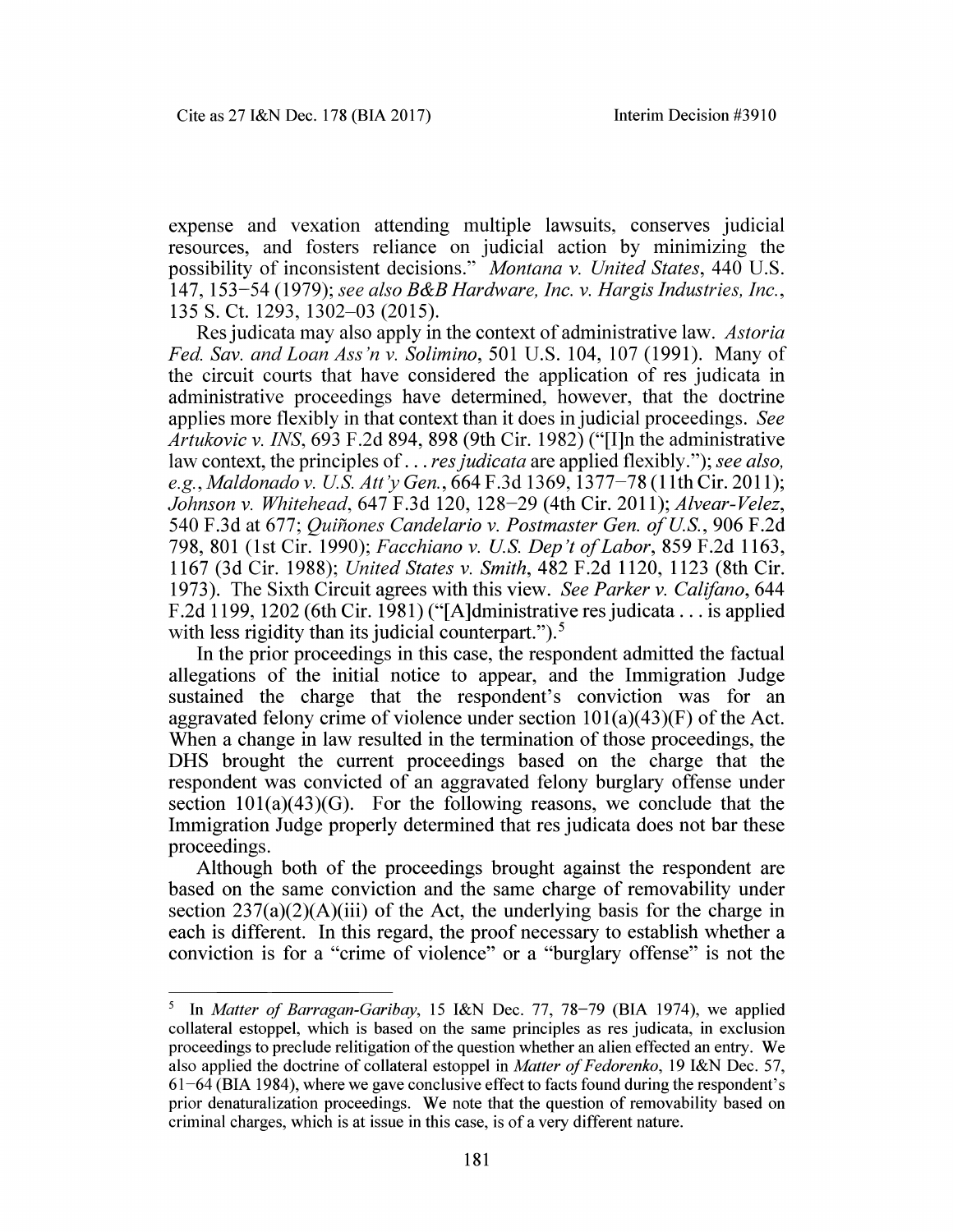same, because the elements of each charge are different. This indicates that the "operative facts" are also different. *See Channer,* 527 F.3d at 281 (holding that res judicata did not bar the Government from bringing a second removal proceeding based on the alien's robbery conviction after his drug conviction that was litigated in a prior removal proceeding was vacated, even though the robbery conviction could have been alleged at the same time).

Moreover, a crime of violence was the most appropriate charge under the law at the time proceedings against the respondent were first commenced. In the initial proceedings, the Immigration Judge properly sustained the charge of removability predicated on his determination that, under the applicable precedent at the time, the respondent's offense was a crime of violence as defined by 18 U.S.C. § 16(b). His finding was only rendered invalid because the Sixth Circuit's intervening decision in *Shuti* declared § 16(b) to be void for vagueness. At the time the initial notice to appear was filed on June 8, 2015, no court had found  $\S$  16(b) to be void for vagueness, so the Sixth Circuit's ruling is a circumstance that the DHS could not have legitimately anticipated.

Whether a particular offense is an aggravated felony is a legal determination affected by complex laws that are in constant flux, as illustrated by the effect of the Sixth Circuit's decision in *Shuti* on this case. Often, the DHS must determine which causes of action to bring against an alien, based only on preliminary information available when proceedings are initiated. To require the DHS to anticipate every possible turn of events and charge an alien with all conceivable grounds of removability would not provide the judicial economy that is a fundamental goal of res judicata. *See Duhaney* v. *U.S. A tt'y Gen.,* 621 F.3d 340, 350-51 (3d Cir. 2010); *Yong Wong Park v. A tt'y Gen. of U.S.*, 472 F.3d 66, 73 (3d Cir. 2006) (stating that requiring the DHS to present every possible basis for removability in the notice to appear "would needlessly complicate proceedings in the vast majority of cases" (citation omitted)).

Furthermore, it is not practical to require the DHS to present all possible bases for removal in a single proceeding. For example, the DHS would have to determine which charges might reasonably lie and to present proof of each, even when there is no reason to foresee that one charge may not succeed. Additionally, Immigration Judges would need to rule on multiple, redundant charges. Such a requirement would further burden the already backlogged immigration system. *See Grose* v. *Cohen,* 406 F.2d 823, 824-25 (4th Cir. 1969) (stating that "practical reasons may exist for refusing to apply" res judicata in administrative proceedings).

The DHS has broad discretion in determining whether to initiate proceedings and which charges of removability to bring. *See Matter of*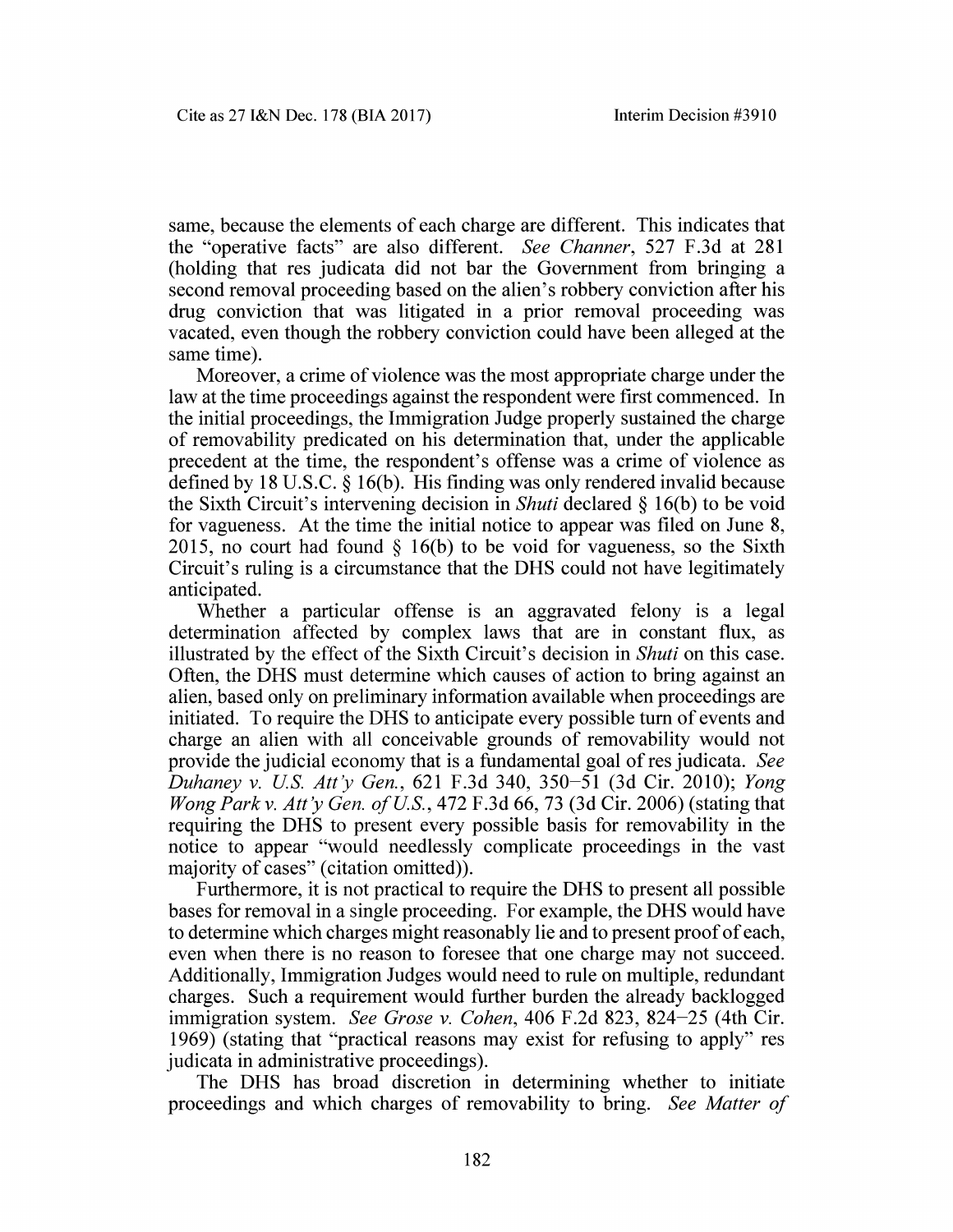*E-R-M- & L-R-M-,* 25 I&N Dec. 520, 523 (BIA 2011). This is especially true in the context of aggravated felony grounds of removability, where the societal interest in removing criminal aliens is strongest. In that regard, we note that the Supreme Court has stated that the rules of preclusion should "apply *except 'when a statutory purpose to the contrary is evident*.'" *Astoria,* 501 U.S. at 108 (emphasis added) (citations omitted). Accordingly, we consider the removal of aliens who have committed aggravated felonies to be a special concern that merits an even greater degree of flexibility and forbearance in the application of the res judicata doctrine.

Because of "Congress' clear and emphatic position with respect to" aliens convicted of aggravated felonies and other criminal offenses, several courts of appeals have indicated that res judicata may not even apply in the specific context of their removal.6 *Channer,* 527 F.3d at 280 n.4 (stating that aliens convicted of aggravated felonies "fall[] into the category of aliens whom Congress repeatedly and unambiguously has sought to remove" and noting that res judicata "should not be applied so as to frustrate clearly expressed congressional intent"); *see also Dormescar* v. *U.S. Att 'y Gen.,* 690 F.3d 1258, 1268 & n.10 (11th Cir. 2012); *Johnson,* 647 F.3d at 130-31; *Duhaney,* 621 F.3d at 348 n.4; *cf. Duvall v. A tt'y Gen. of U.S.,* 436 F.3d 382, 391-92 (3d Cir. 2006) (finding that "application of the doctrine of collateral estoppel was unwarranted" where it contravened the clear intent of Congress "to ensure and expedite the removal of aliens convicted of serious crimes"); *cf. also Smith* v. *Perkins Bd. of Educ.*, 708 F.3d 821, 827–28 (6th Cir. 2013) (stating that collateral estoppel principles do not apply where Congress has demonstrated a contrary intent).

To the extent that there is tension between the public interest in finality of administrative judgments and Congress' clear intent to remove criminal aliens, we believe the latter controls. Several courts agree with this position, which is supported by congressional intent and the Act itself. *Quinones Candelario,* 906 F.2d at 801 ("[I]n the context of administrative proceedings, *res judicata* is not automatically and rigidly applied in the face of contrary

**<sup>6</sup> Congress' intent to expedite the removal of aliens convicted of serious crimes is evident in several revisions to the Act, which not only establish special proceedings to handle such cases but also largely insulate orders of removal against criminal aliens from judicial review.** *See* **sections 238,242(a)(2)(C) of the Act, 8 U.S.C. §§ 1228,1252(a)(2)(C) (2012);** *see also* section  $236(c)(1)$  of the Act, 8 U.S.C. § 1226(c)(1) (2012) (providing for **mandatory detention of certain criminal aliens); Illegal Immigration Reform and Immigrant Responsibility Act of 1996, Pub. L. No. 104-208, § 321, 110 Stat. 3009-627 to -628; Antiterrorism and Effective Death Penalty Act of 1996, Pub. L. No. 104-132, §§ 440, 442, 110 Stat. 1214, 1276-80;** *Leocal v. Ashcroft,* **543 U.S. 1, 1 n.l (2004) (discussing the** history of aggravated felony enactments); *Duhaney*, 621 F.3d at 351 ("Congress has **repeatedly amended the immigration laws to facilitate the removal of aliens who have been** convicted of aggravated felonies.").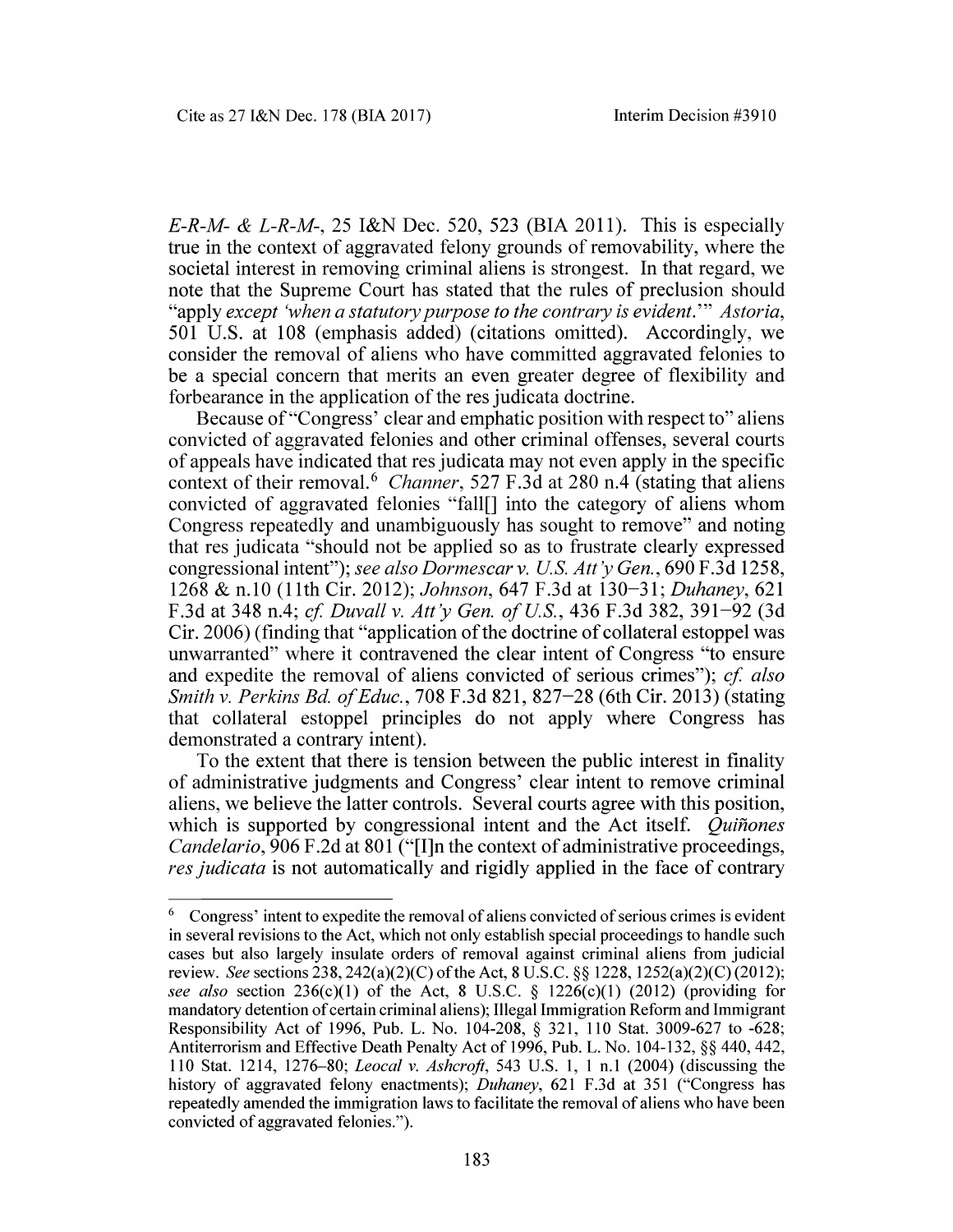public policy."); *Tipler* v. *E.I. duPont deNemours & Co.,* 443 F.2d 125, 128 (6th Cir. 1971) (stating that res judicata is "rejected when [its] application would contravene an overriding public policy"). Therefore, while we acknowledge the possibility that the DHS could have filed an amended notice to appear at some point in the original proceeding, we conclude that it was not required to do so. *See Yong Wong Park,* 472 F.3d at 73 (stating that "there is no requirement that the [DHS] advance every conceivable basis for [removability] in the [Notice to Appear]" (alterations in original) (citation omitted)). We also do not find it appropriate for the res judicata determination to turn on whether the DHS brought the burglary charge on remand while the original proceeding was still pending, or, as it did, shortly after the proceeding became administratively final.

In view of the clear congressional intent to remove criminal aliens, we conclude that res judicata should not apply in this case. A contrary holding would leave some respondents in a sort of legal limbo, because they would be ineligible to adjust to a legal immigration status but would not be removable if the DHS could not initiate new proceedings against them. It is unlikely that Congress intended for aliens, especially those charged with criminal grounds of removability, to remain in such an uncertain status. *See Matter of Pangan-Sis,* 27 I&N Dec. 130, 136 (BIA 2017).

In reaching our conclusion that res judicata does not apply in this case, we respectfully disagree with the Ninth Circuit's decision in *Bravo-Pedroza* v. *Gonzales,* 475 F.3d 1358 (9th Cir. 2007), where the court concluded that res judicata barred the Government from issuing a second notice to appear based on a conviction that it could have presented in the first case. Relying on the language of the regulation that is currently at 8 C.F.R. § 1003.30 (2017)), the court ruled that any new charges must be brought by the DHS *"during the pendency of immigration proceedings*." *Id.* at 1360. However, we do not understand that regulation, which enables the bringing of "additional or substituted" charges at any time during the same proceeding, as intended to address the issue of res judicata, which necessarily involves charges brought in a new proceeding.

The respondent contends that he should prevail under the rationale in *Bravo-Pedroza,* because the DHS had the opportunity to charge the aggravated felony burglary ground while his case was on remand. It is true that, in civil actions outside the context of immigration or other administrative proceedings, the application of res judicata extends to issues that "should have been litigated" in a prior proceeding, as well as issues that actually were litigated. *Browning* v. *Levy,* 283 F.3d 761, 771 (6th Cir. 2002). However, like the courts in *Duhaney* and *Channer,* we disagree with the Ninth Circuit that this aspect of the res judicata doctrine is dispositive in immigration proceedings where the grounds of removability charged are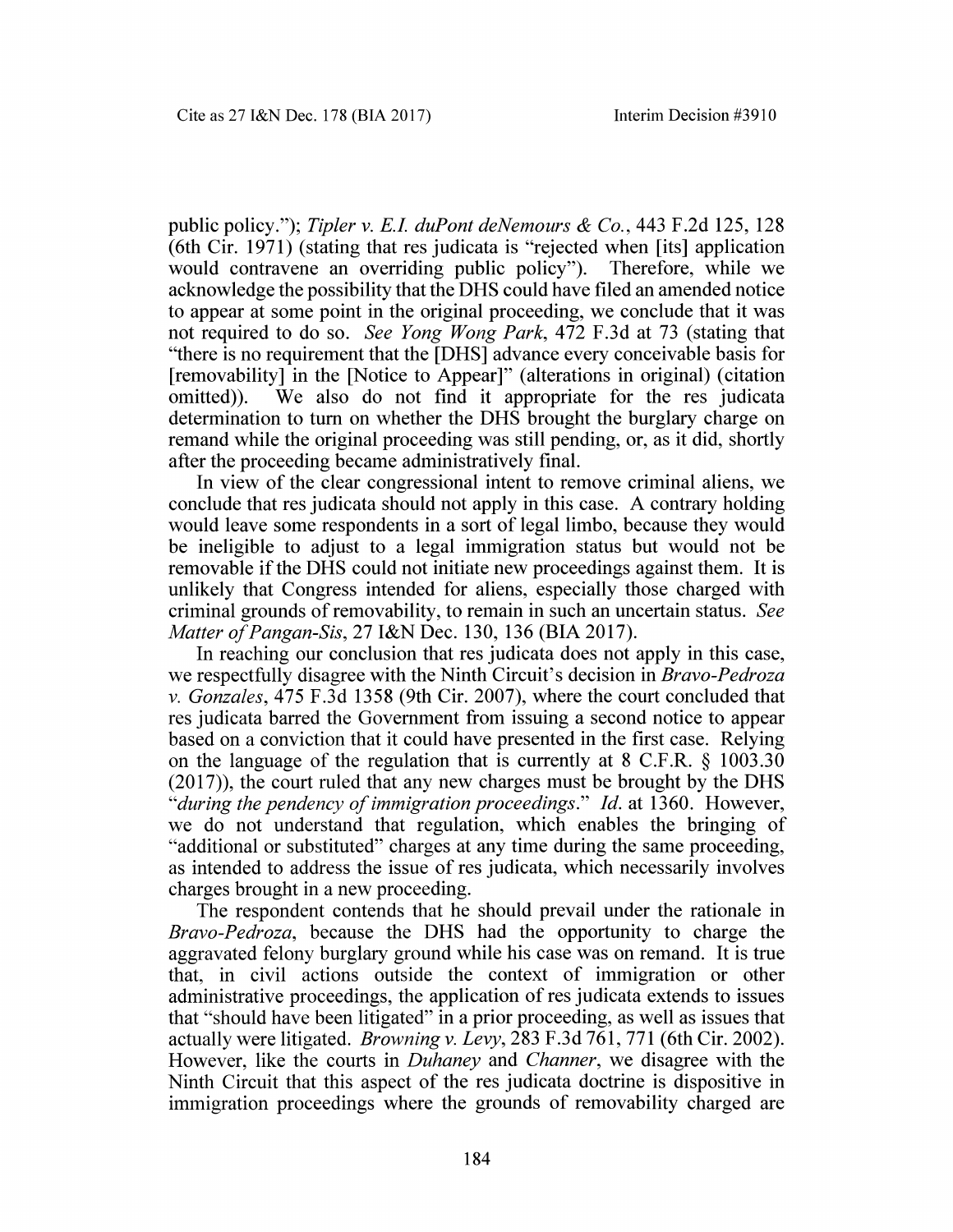criminal in nature. *See Duhaney,* 621 F.3d at 350 (declining to follow *Bravo-Pedroza*); *Channer,* 527 F.3d at 282 (same).7

In sum, we conclude that the DHS is not precluded by res judicata from initiating a separate proceeding to remove the respondent as an alien convicted of an aggravated felony burglary offense under section  $101(a)(43)(G)$  of the Act based on the same conviction that supported the crime of violence aggravated felony charge in the prior proceeding.

### B. Burglary

We also agree with the Immigration Judge's finding that home invasion in the first degree in violation of Michigan Compiled Laws section 750.110a(2) is a categorical burglary offense under section  $101(a)(43)(G)$  of the Act. The elements of that crime when committed by "breaking and entering" are that the defendant (1) broke into a dwelling; and (2) entered the dwelling; and (3) either intended to commit an offense when breaking and entering or committed the offense when entering, present in, or leaving the dwelling; and (4) when entering, present in, or leaving the dwelling, was armed with a dangerous weapon and/or another person was lawfully present in the dwelling. *See* M. Crim. JI 25.2a. The elements of the crime when committed by "entering without permission" are that the defendant (1) entered a dwelling without permission; and (2) either intended to commit an offense when entering, or committed the offense when entering, present in, or leaving the dwelling; and (3) when entering, present in, or leaving the dwelling, was armed with a dangerous weapon and/or another person was lawfully present in the dwelling. *See* M. Crim. JI 25.2c.

The generic definition of burglary, as defined by the United States Supreme Court, is "an unlawful or unprivileged entry into, or remaining in, a building or other structure, with intent to commit a crime." *Taylor* v. *United States,* 495 U.S. 575, 598 (1990). The respondent argues that committing a crime while "in the act of entering, while being present in, or while leaving a dwelling" falls outside the generic definition of burglary in *Taylor.* However, we agree with the Immigration Judge and the DHS that the added elements under the Michigan statute of committing the crime while

**<sup>7</sup> We note that the Ninth Circuit has distinguished its holding in** *Bravo-Pedroza,* **albeit in an unpublished decision, in a case involving a change in the law that created an "altered situation" between the petitioner's first and second orders of removal.** *See Lopez-Bazante* **v.** *Gonzales,* **237 F. App'x 131, 134 (9th Cir. 2007) ("We recognize an exception to res judicata 'where between the time of the first judgment and the second there has been an intervening decision or a change in the law creating an altered situation.'" (citations omitted)). As previously noted, there was a significant change in law during the pendency of the respondent's initial proceedings when the circuit courts found 18 U.S.C. § 16(b) to be void for vagueness, thereby invalidating the crime of violence charge against him.**